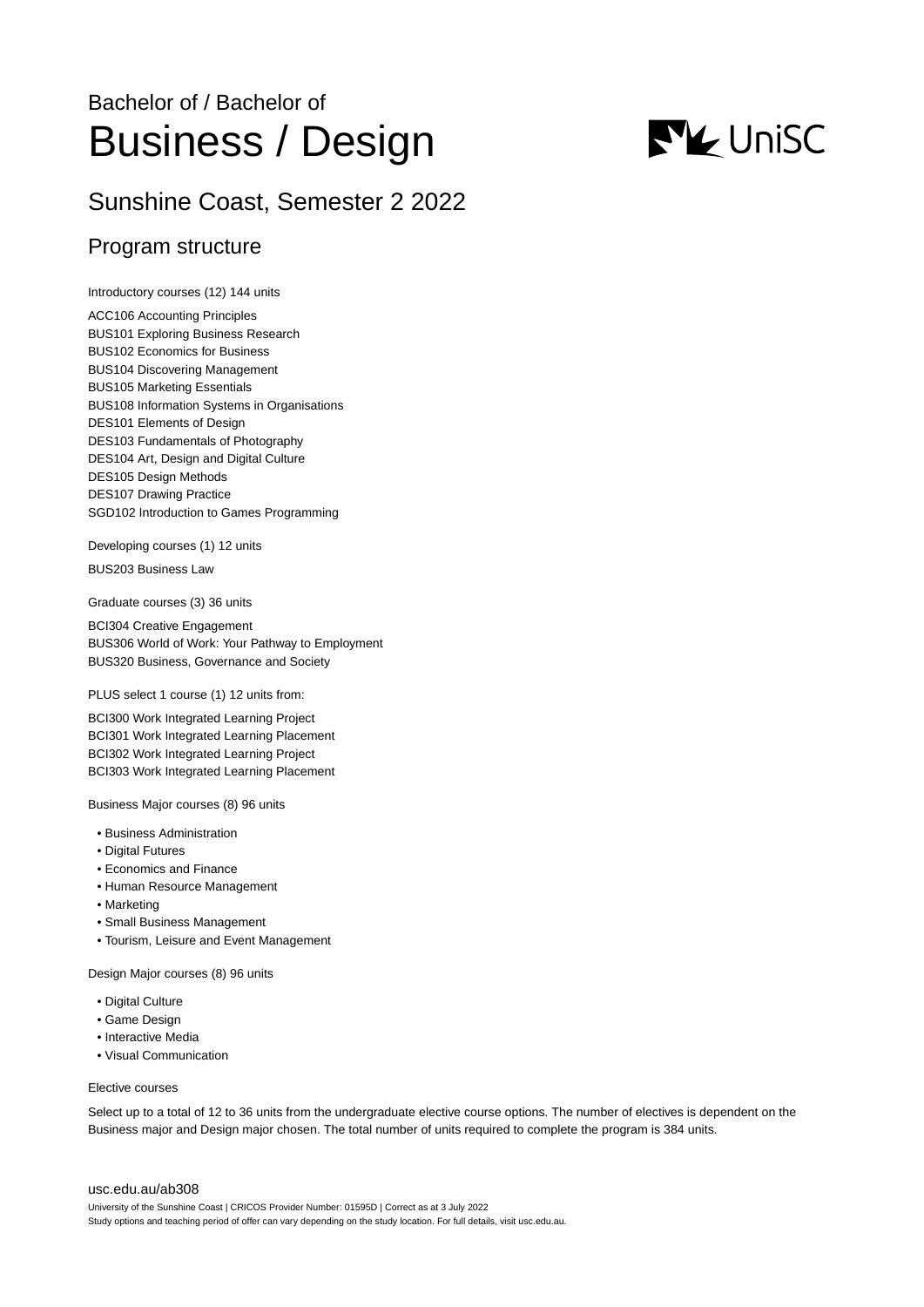Note: Program structures are subject to change. Not all USC courses are available on every USC campus.

## Total units: 384

### Study sequence

### Year 1

### Semester 2

| <b>COURSE</b>                          | SEMESTER OF OFFER<br>(SUNSHINE COAST) | <b>UNITS</b> | <b>REQUISITES</b> |
|----------------------------------------|---------------------------------------|--------------|-------------------|
| <b>BUS102 Economics for Business</b>   | • Semester 1, Semester 2              | 12           |                   |
| <b>BUS104 Discovering Management</b>   | • Semester 1, Semester 2              | 12           |                   |
| <b>BUS105 Marketing Essentials</b>     | • Semester 1, Semester 2              | 12           |                   |
| DES104 Art, Design and Digital Culture | • Semester 2                          | 12           |                   |

### Semester 1

| <b>COURSE</b>                             | SEMESTER OF OFFER<br>(SUNSHINE COAST) | <b>UNITS</b> | <b>REQUISITES</b> |
|-------------------------------------------|---------------------------------------|--------------|-------------------|
| <b>BUS101 Exploring Business Research</b> | • Semester 1, Semester 2              | 12           |                   |
| <b>DES101 Elements of Design</b>          | • Semester 1                          | 12           |                   |
| DES103 Fundamentals of Photography        | • Semester 1                          | 12           |                   |
| SGD102 Introduction to Games Programming  | • Semester 1                          | 12           |                   |

### Year 2

### Semester 2

| <b>COURSE</b>                               | SEMESTER OF OFFER<br>(SUNSHINE COAST) | <b>UNITS</b> | <b>REQUISITES</b>      |
|---------------------------------------------|---------------------------------------|--------------|------------------------|
| BUS108 Information Systems in Organisations | • Semester 1, Semester 2              | 12           | Anti:<br><b>ACC108</b> |
| <b>DES105 Design Methods</b>                | • Semester 2                          | 12           |                        |

PLUS select 2 courses from your chosen Business major, Design major or minor OR the undergraduate elective course options.

### Semester 1

| <b>COURSE</b>                       | SEMESTER OF OFFER<br>(SUNSHINE COAST) | <b>UNITS</b> | <b>REQUISITES</b>      |
|-------------------------------------|---------------------------------------|--------------|------------------------|
| <b>ACC106 Accounting Principles</b> | • Semester 1, Semester 2              | 12           | Anti:<br><b>BUS106</b> |
| <b>DES107 Drawing Practice</b>      | • Semester 1                          | 12           | Anti:<br><b>FSH101</b> |

### [usc.edu.au/ab308](https://www.usc.edu.au/ab308)

University of the Sunshine Coast | CRICOS Provider Number: 01595D | Correct as at 3 July 2022

Study options and teaching period of offer can vary depending on the study location. For full details, visit usc.edu.au.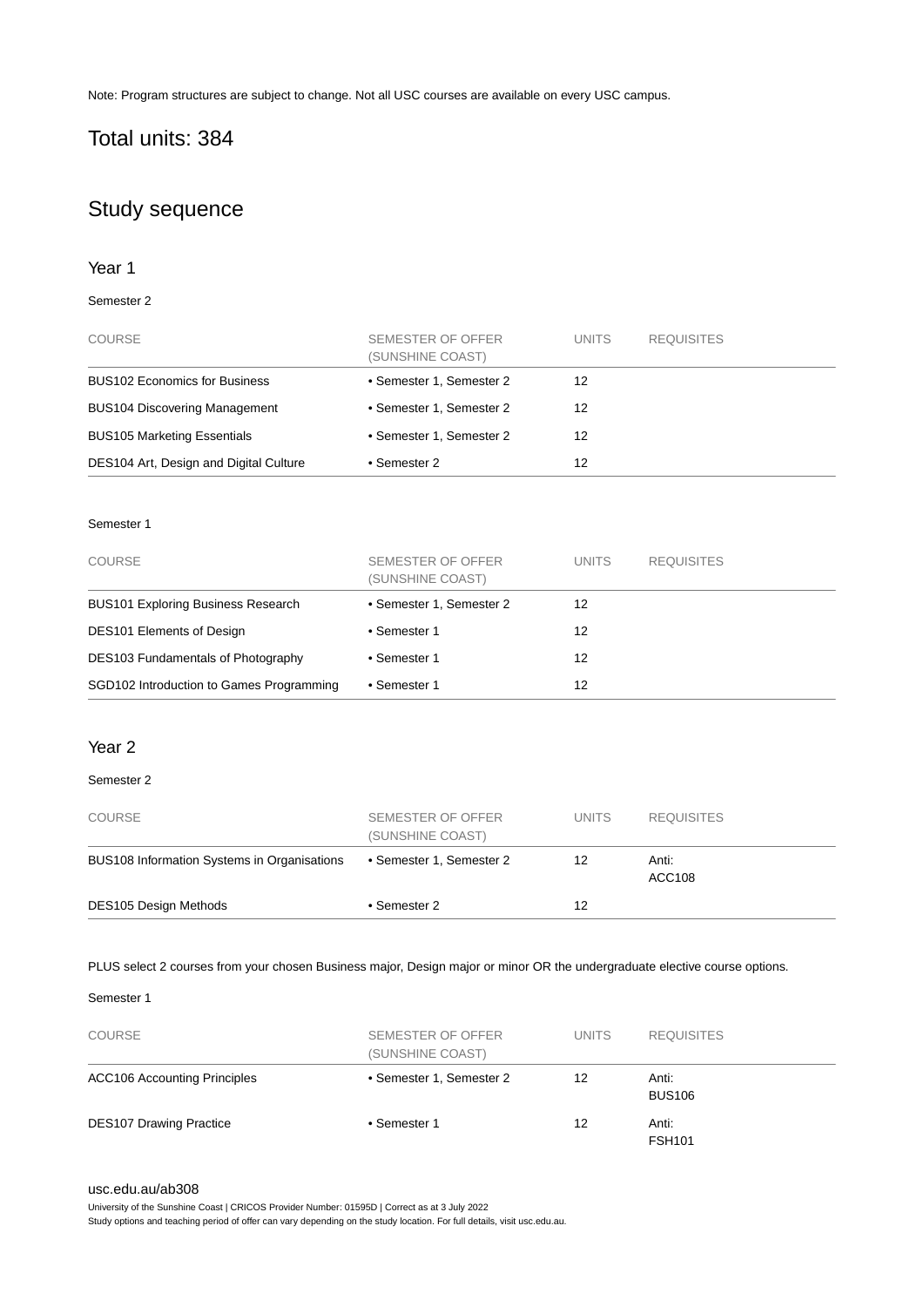PLUS select 1 course from your chosen Business major, Design major or minor OR the undergraduate elective course options.

### Year 3

Semester 2

| <b>COURSE</b>                                       | SEMESTER OF OFFER<br>(SUNSHINE COAST) | UNITS. | <b>REQUISITES</b> |
|-----------------------------------------------------|---------------------------------------|--------|-------------------|
| BUS306 World of Work: Your Pathway to<br>Employment | • Semester 1. Semester 2              | 12     |                   |

PLUS select 3 courses from your chosen Business major, Design major or minor OR the undergraduate elective course options.

| <b>BCI304 Creative Engagement</b> | • Semester 1      | 12           |                   |  |
|-----------------------------------|-------------------|--------------|-------------------|--|
|                                   | (SUNSHINE COAST)  |              |                   |  |
| <b>COURSE</b>                     | SEMESTER OF OFFER | <b>UNITS</b> | <b>REQUISITES</b> |  |
| Semester 1                        |                   |              |                   |  |

PLUS select 3 courses from your chosen Business major, Design major or minor OR the undergraduate elective course options.

### Year 4

Semester 2

Select 1 course from:

| <b>COURSE</b>                             | <b>SEMESTER OF OFFER</b><br>(SUNSHINE COAST) | <b>UNITS</b>      | <b>REQUISITES</b>                                                                                                                                                                                                            |
|-------------------------------------------|----------------------------------------------|-------------------|------------------------------------------------------------------------------------------------------------------------------------------------------------------------------------------------------------------------------|
| BCI300 Work Integrated Learning Project   | • Semester 1, Semester 2                     | 12                | Pre:<br><b>Course Coordinator Consent.</b><br>Completion of 192 units in your<br>degree. At least 6 courses in<br>your major where applicable.<br><b>GPA</b> restriction for students<br>enrolled in the Research<br>stream. |
|                                           |                                              |                   | Anti:<br>CMN311, CMN312, CMN313,<br>CMN316 or ENT311                                                                                                                                                                         |
| BCI301 Work Integrated Learning Placement | • Session 8, Semester 1, Semester<br>2       | 12                | Pre:<br><b>Course Coordinator Consent</b><br>Required and Successful<br>completion of 192 units                                                                                                                              |
|                                           |                                              |                   | Anti:<br>BUS331, CMN312, CMN313,<br>CMN316, ENT311                                                                                                                                                                           |
| BCI302 Work Integrated Learning Project   | • Semester 1, Semester 2                     | $12 \overline{ }$ | Pre:                                                                                                                                                                                                                         |
| usc.edu.au/ab308                          |                                              |                   |                                                                                                                                                                                                                              |

University of the Sunshine Coast | CRICOS Provider Number: 01595D | Correct as at 3 July 2022

Study options and teaching period of offer can vary depending on the study location. For full details, visit usc.edu.au.